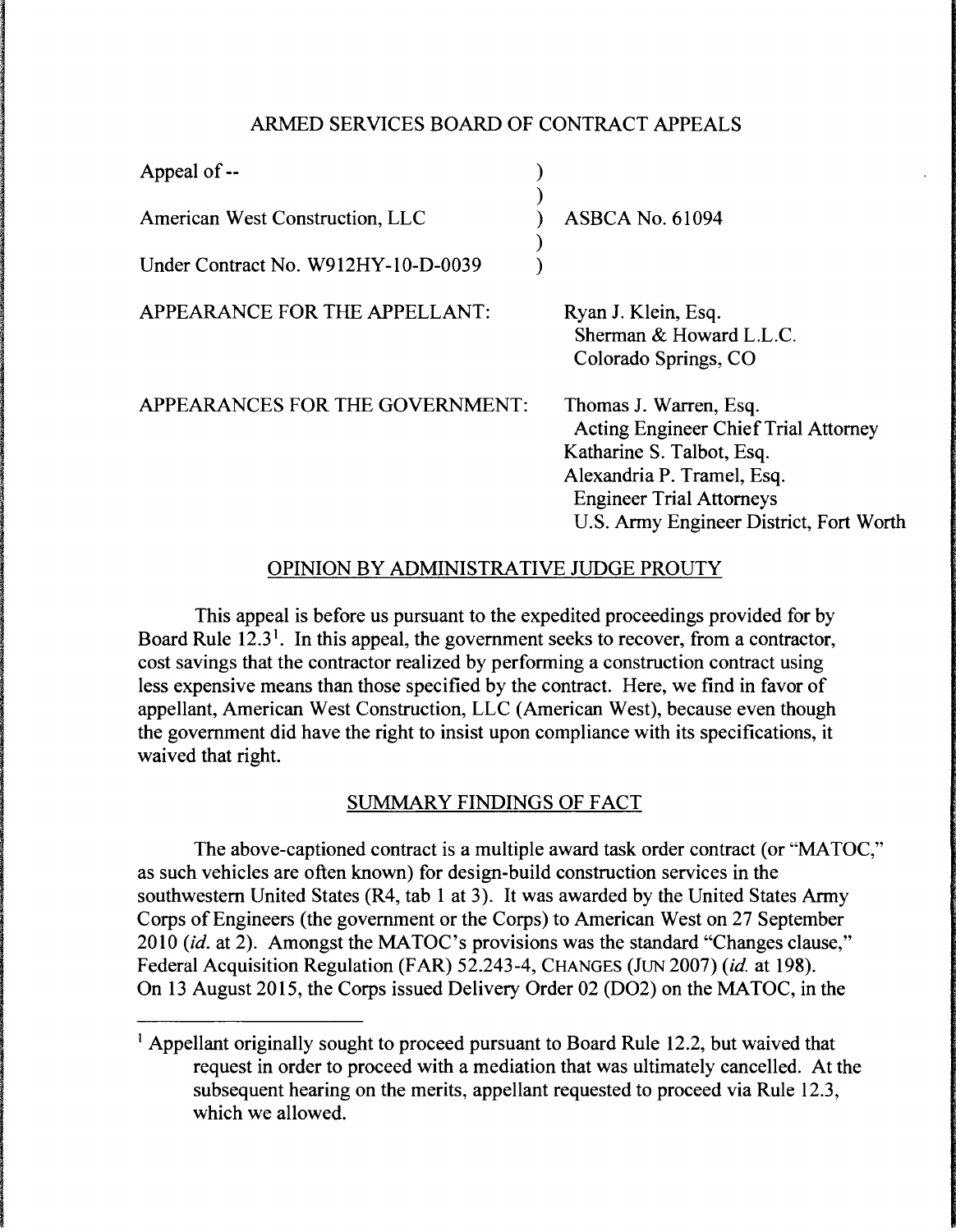amount of \$2,599,430, to American West (R4, tab 2 at 503). D02 is the central contractual document in this dispute.

D02 was for the construction of bridges over irrigation canals in El Paso County, Texas, near the border with Mexico (R4, tab 2 at 502-07). To access the site of one of those bridges, "the Herring bridge," D02 provided for the construction of two temporary bridges over another canal and a drainage ditch  $(R4, tab 2 at 550, 763; tr. 1/17-21)$ . These temporary bridges were to be disassembled and removed after completion of the Herring bridge that was one of the objectives of DO2 (R4, tab 2 at 763).

American West was concerned that it would not have enough time to complete the project in the time required by D02 if it built the temporary bridges, especially given seasonal constraints related to use of the irrigation ditches based upon agricultural needs. Instead, it sought access to the construction site via a levee on property held by the El Paso County Water Improvement District (the Water District, also known as "the Ditch Company"), which it and J.D. Abrams, the subcontractor that would perform much of the work for American West,<sup>2</sup> believed would be quicker, safer, and more efficient. (Tr. 1/176-77, 237-38) Because it could not be sure that it would obtain the easement until the negotiations were successful, J.D. Abrams made preparations to use temporary bridges if the easement was not approved (tr.  $1/250$ ). J.D. Abrams incurred costs of approximately \$20,000 to ensure the availability of temporary bridges *(id.* at 252).

The first indication in the record that American West gave to the government that it intended to utilize the levee route, instead of the temporary bridges contemplated in the contract, was in the Construction Site/Traffic Control Plan that it submitted to the Corps on 23 September 2015 (see R4, tab 3). The government reviewer of this plan noted on the accompanying form that, "Haul roads provided in this submittal have not been approved by the government as provided in the contract documents. Provide required permits and approvals for using these roads." *(Id.* at 3293) In the agenda for a meeting between the parties held on 27 October 2015, American West noted, "Permits in hand except access road, but we can use USACE dictated routing till licensed by Ditch Co for Herring (forthcoming)" (ex. A-4 at 1).

The necessary permit was, indeed, forthcoming. J.D. Abrams paid the Water District \$1,000 on 13 October 2015 to consider its request for an easement and to price it, then paid the Water District the \$13,200 it ultimately wanted for the easement on 30 October 2015 (supp. R4, tab 18, tr. 11207-08, 242-43). The easement was executed by a representative from J.D. Abrams on 28 October 2015, and by the Water District

<sup>&</sup>lt;sup>2</sup> J.D. Abrams's contract with American West was a firm-fixed-price contract and it passed neither its cost savings nor increased expenses to American West  $(tr. 1/251).$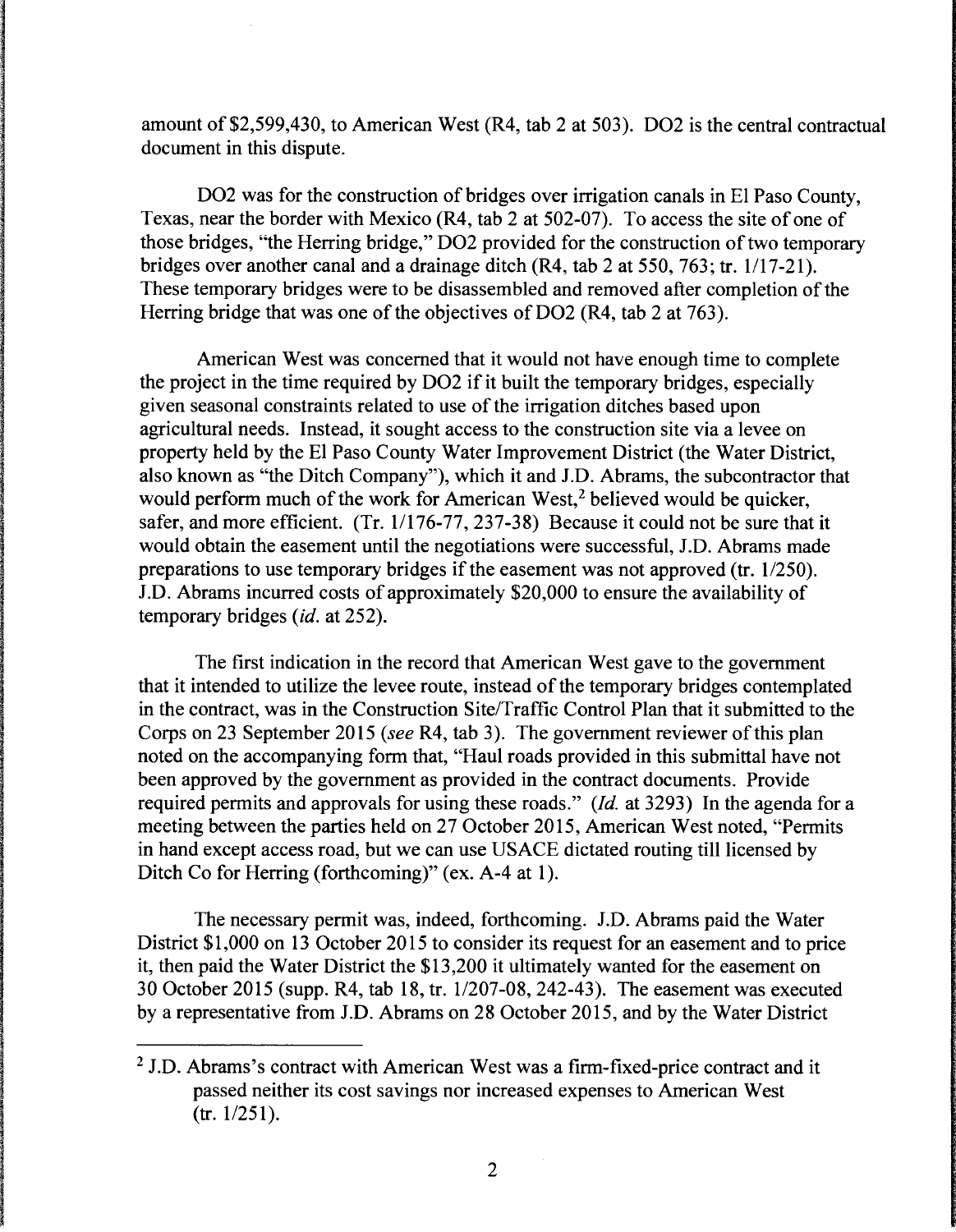on 10 November 2015 (R4, tab 9 at 3501; tr. 1/209-11). The agenda for the parties' weekly construction meeting, held on 3 November 2015, noted that American West had obtained the easement from the Water District (app. supp. R4, tab 23 at 4).

Although the Corps never explicitly approved a plan using the Water District levee in lieu of the bridges *(see tr. 1/61-63)*, this lack of approval did not ultimately prevent American West from proceeding with and completing the construction without using, or ever constructing, the temporary bridges (tr.  $1/98$ ,  $102$ ).

Mr. Ramon Macias was the resident engineer and administrative contracting officer assigned to the project for the Corps (tr. 1153). He had oversight responsibilities for all Corps construction in the geographically extensive El Paso office area of responsibility (tr. at 52). Mr. Macias testified that he was aware of the proposal to use the levee instead of the temporary bridges in the Fall of 2015 and that he did not object so long as it was "equitable to the government" (tr.  $1/61$ ), by which he meant the costs would be about the same (tr.  $1/64$ ). He further testified that he had a brief, in-person, discussion with the American West project manager, Mr. Jude Kolb, to that effect in late October 2015 (tr. 1/62-63). Mr. Kolb testified that he did not recall such a conversation  $(tr. 1/215).$ 

Mr. Macias also testified that he raised the issue of a government credit for waiver of the temporary bridge requirement with American West (primarily, Mr. Kolb) monthly, starting in the mid-December 2015 timeframe (tr. 1/79-80). Mr. Macias did not contemporaneously document these discussions, but testified that he directed the project's quality assurance representative (QAR), Mr. Arturo Aranda, to make notes of important discussions in the daily reports that he kept (tr. 1/99-100). There are no notes in these daily reports touching upon the temporary bridges issue until 2 March 2016 (tr. 11112-13; *see* supp. R4 at 3825). Mr. Kolb testified that, to his recollection, this was the first time that the subject of a credit for the temporary bridges was raised with him  $(tr. 1/215).$ 

The hearing judge closely observed the demeanor of both Mr. Kolb and Mr. Macias during their testimony at the hearing and found both to appear credible: more likely than not, both testified truthfully regarding their recollections. We reconcile the disparity in testimony by consideration of the daily reports, which did not reflect the discussions recalled by Mr. Macias until 2 March 2016. The most likely cause of this is that, even if Mr. Macias did raise the credit issue on occasion before 2 March 2016, it was done in an off-hand manner that neither registered with Mr. Kolb, nor Mr. Aranda, who did not find it noteworthy.

The construction schedule submitted to the Corps by American West was never amended to remove the installation of the temporary bridges (which it originally included), but, in the 23 December 2015 submission of the revised schedule, the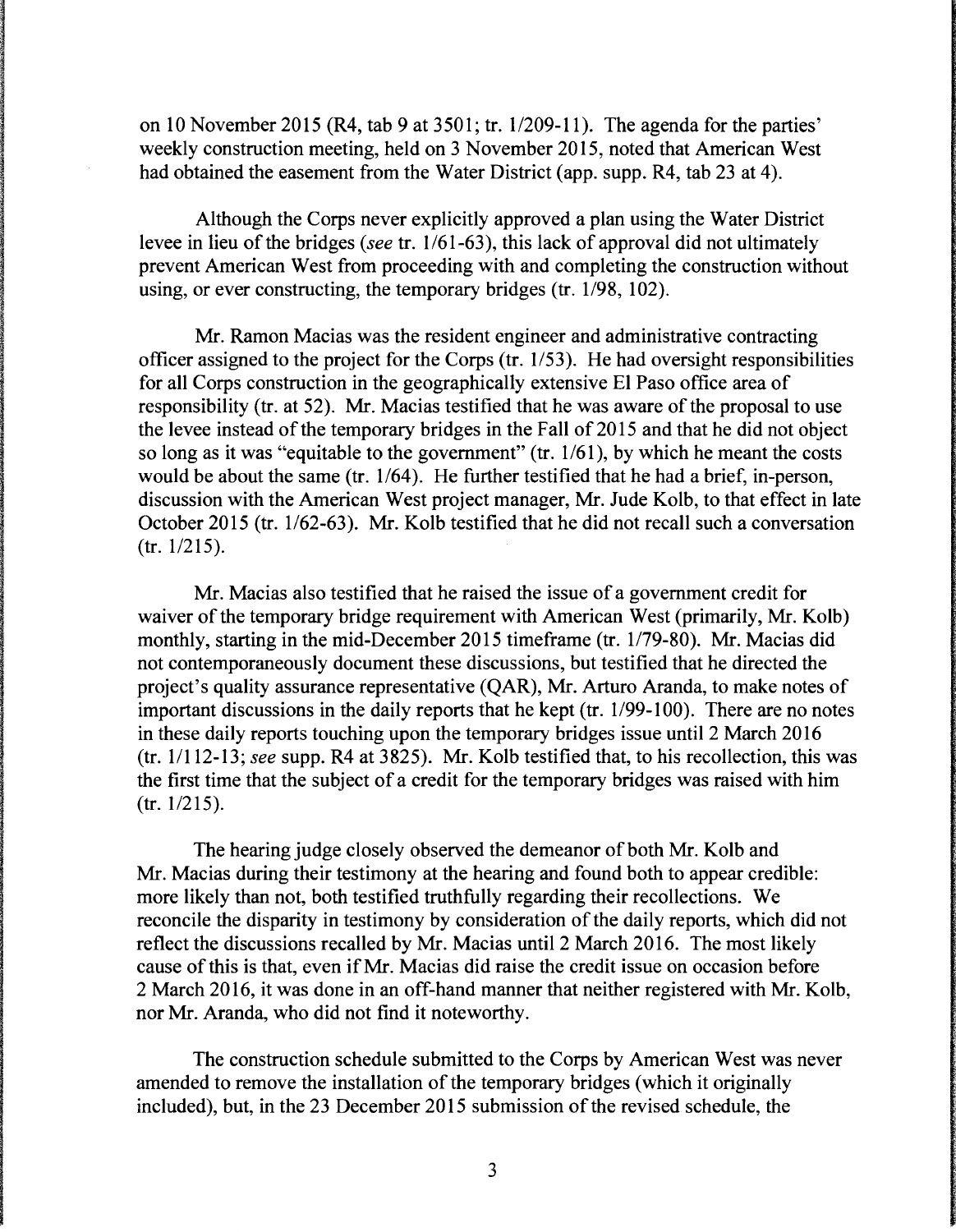bridges entry was altered to add the annotation "(Paid Permit)" to the line that previously only read, "Install Temporary Crossings Chicken Ranch Road" (R4, tab 5A at 3371; tr. 1/75). This change was not identified as such in the portion of the submission where such changes were usually to be brought to the government's attention (R4, tab 5A at 3361; tr. 1/75). Because this schedule formed the basis for American West's progress payment requests to the government (see tr. 1/76-77), American West, on 23 December 2015, submitted a request for progress payments that included construction of the temporary bridges, though they were not, in fact, built  $(R4, tab 6 at 3457; tr. 1/149-50).$ <sup>3</sup> Mr. Aranda (the Corps OAR), who was on site many days of construction (tr.  $1/154$ ) (and thus, was aware that the temporary bridges had not been built), approved and directed payment of this request (tr.  $1/150$ ). Later in January 2016, Mr. Aranda would consider this payment to have been an error, but he did not seek to recover the money (tr.  $1/150-53$ ). Mr. Aranda brought the payment to the attention of Mr. Macias sometime that month (tr. 1/150). Nothing appears to have occurred thereafter, but things began to come to a head at the end of February/beginning of March 2016.

American West re-submitted its revised Construction Site Plan/Traffic Control Plan to the Corps on 23 February 2016 (see R4, tab 9). Two days later, the government reviewer wrote:

> Code C, APPROVED, EXCEPT AS NOTED. RESUBMISSION REQUIRED

Herring - Haul road provided in this submittal has not been approved by the government as provided in the contract documents. Provide required permits and approvals for using these road [sic].

*(Id. at 3478)* The license from the Water District had, in fact, been provided with this submittal by American West *(id.* at 3494-501). On 2 March 2016, as noted above, Mr. Aranda asked Mr. Kolb for the contractor's budgeted temporary bridge costs so that the government could receive a possible credit for permitting American West to avoid building the temporary bridges (supp. R4, tab  $15$  at 3825). The next notation regarding this matter was the 4 April 2016 daily report, in which Mr. Aranda noted that he had not received a reply to his previous request to Mr. Kolb *(id.* at 3879). On 5 May 2016, Mr. Aranda made a remark in the daily report about negotiations regarding the temporary bridge being "in progress" *(id.* at 3931), which was repeated

 $3$  We do not believe the progress payment request was meant to be misleading since the Corps plainly knew that the bridges were not built. The most reasonable understanding of the submission is that the "bridges" task was seen as being subsumed by obtaining of the easement for the same purpose.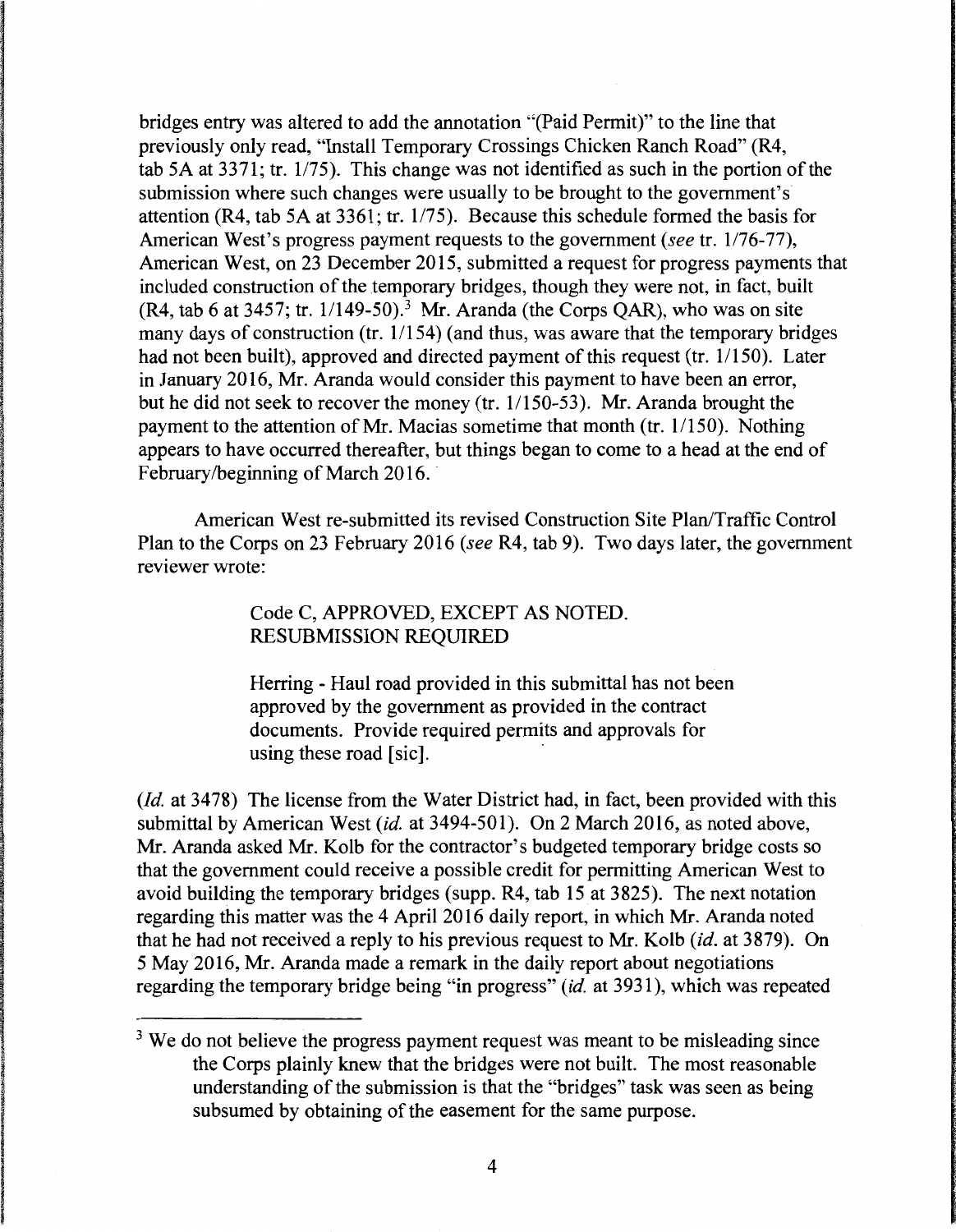verbatim in subsequent daily reports until 10 May 2016 *(id.* at 3933, 3937, 3939). The project was substantially complete on 12 May 2016 *(id.* at 3943).

On 1 June 2016, the Corps, through Mr. Macias, sent a letter to American West demanding that it submit a proposal to the Corps for proceeding without the temporary bridges, setting forth the savings to which the government would be entitled (R4, tab 10). Not surprisingly, on 7 June 2016, American West responded to this letter by denying any obligation to give the government such a credit (R4, tab 11 ). The Corps sent a rebuttal letter on 18 July 2016 to American West (R4, tab 12) and on 2 August 2016, American West wrote a letter (R4, tab 13) to the Corps, again disputing its obligation to provide the government a credit. On 19 December 2016, the Corps issued a contracting officer's final decision, asserting that the Corps was owed \$40,239.89 as a credit for the estimated difference in price between performing the project with the temporary bridges and performing it without them<sup>4</sup> (R4, tab 14). The record does not detail whether the government has, in fact, collected this credit.

American West submitted a timely appeal to the Board on 14 March 2017, which we duly docketed as this appeal.

### DECISION

The evidence before us supports a finding in favor of American West; although the government was entitled to strict compliance with DO2's specifications, including the installation and removal of the temporary bridges, it lost its entitlement to any credit under the Changes clause by waiving its right to such work prior to insisting on such compensation.

# I. The Government was Contractually Entitled to Construction of the Temporary Bridges and to a Credit for Work not Performed

First, it is clear that the government was entitled to require American West to build the temporary bridges. The terms of D02 required American West to build the bridges and American West has presented no serious argument otherwise. To be sure, there was no need for such bridges after the contract was completed, and it appears that all concerned were better off because they were never built, but it has long been held that the government "can engage a contractor to make snowmen in August, if [it spells] it out clearly." *Rixon Electronics, Inc. v. United States,* 536 F.2d 1345, 1351 (Ct. Cl. 1976); *see also The Wagner Awning* & *Mfg. Co.,* ASBCA No. 19986, 77-2 BCA ~ 12,720

<sup>4</sup> This calculation did not take into account the costs incurred by J.D. Abrams to secure temporary bridges for the contingency in which the easement was not approved by the Water District (R4, tab 14).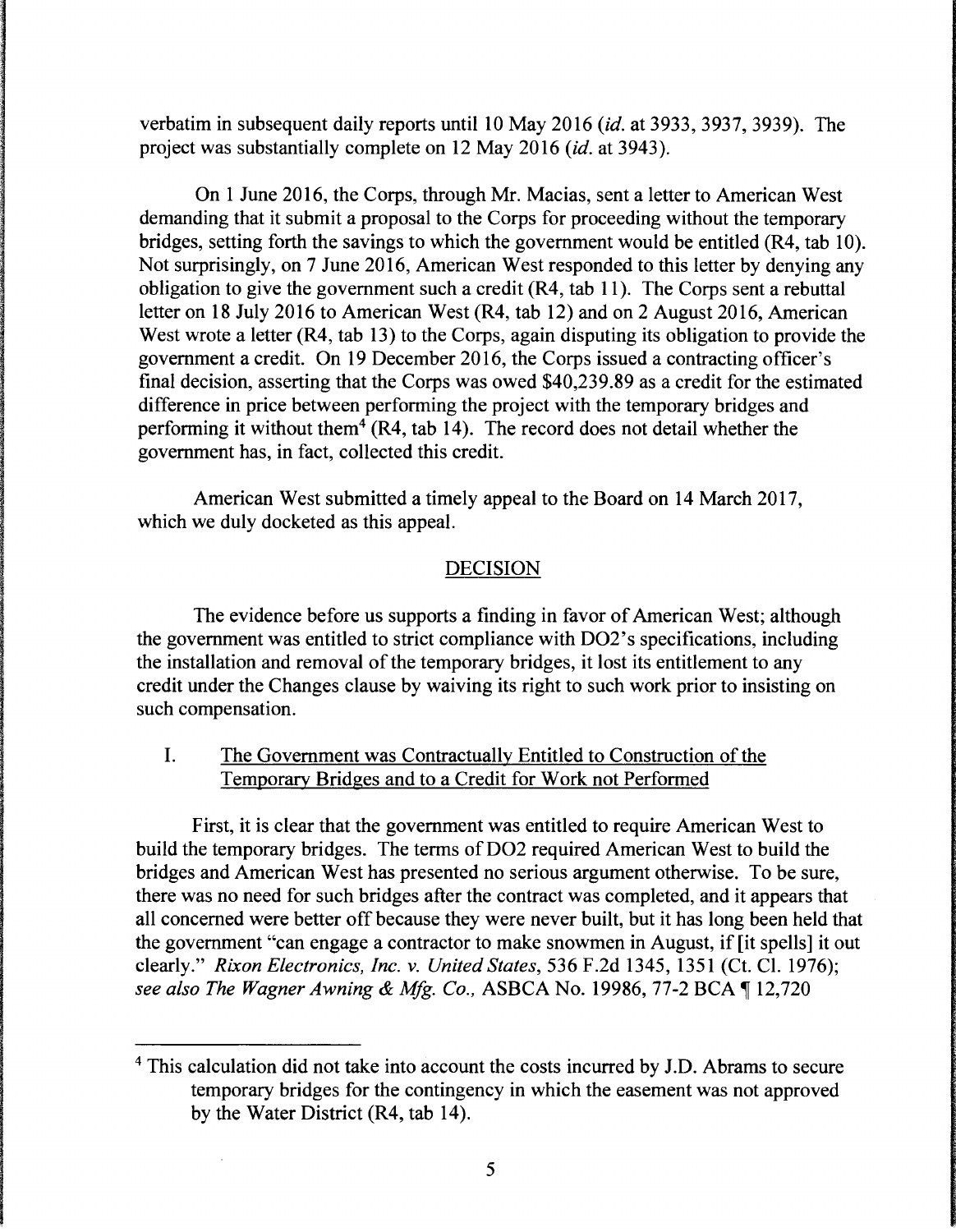at 61,827 (government entitled to strict compliance with contract terms even if alternative techniques might be suitable).

The law also provides that, when a contractor fails to perform required work required by a contract, the Changes clause permits the contracting officer to make an equitable adjustment to deduct from the payment owed the contractor the cost that the contractor would have incurred if it had complied with the contract. *Fox Construction, Inc., ASBCA No. 55265 et al., 08-1 BCA* **133.810 at 167.370-71**, *(citing Celesco Industries, Inc., ASBCA No.* 22251, 79-1 BCA 13,604 at 66,683). This statement of law is unchallenged by American West.

### II. The Government Waived Its Right to Construction of the Temporary Bridges and thus Its Right to a Credit

We now turn to the prime argument raised by American West; whether the government waived its right to compliance with the contract terms regarding the temporary bridges *(see* app. br. at 1-6). We find that, in the facts presented here, it did so waive that right.

The law provides that the government may waive strict compliance with contractual requirements and be estopped from later re-imposing those requirements upon the contractor. *See, e.g., Gresham* & *Co.* v. *United States,* 470 F.2d 542, 554 (Ct. Cl. 1972) ("There can be no doubt that a contract requirement for the benefit of a party becomes dead if that party knowingly fails to exact its performance, over such an extended period, that the other side reasonably believes the requirement to be dead"); *Worldwide Parts, Inc., ASBCA No.* 38896, 91-2 BCA 123,717 at 118,712; *Walsky Constr. Co., ASBCA No.* 36940, 90-2 BCA 122,934 at 115,125; *see also Miller Elevator Co. v. United States,* 30 Fed. Cl. 662, 687-88 (1994). That is what happened here.

There is no dispute that the government (in the guise of Mr. Aranda and Mr. Macias) was well aware of American West's decision to use the Water District's levee, rather than the temporary bridges, as a means to build the permanent bridges. American West told the government of these plans on multiple occasions in the Fall of 2015 and, of course, the government was on site and able to observe that American West had not installed temporary bridges as construction progressed. Though the government technically rejected the 23 September 2015 traffic control plan that included the use of the Water District levee, that rejection appears to have been predicated upon the uncertainty of obtaining a permit from the Water District. The subsequent preconstruction meeting held in October 2015, in which American West informed the Corps that its agreement with the Water District was imminent and in which the government made no signal discouraging American West from proceeding with the levee plan, gave American West good cause to believe that the government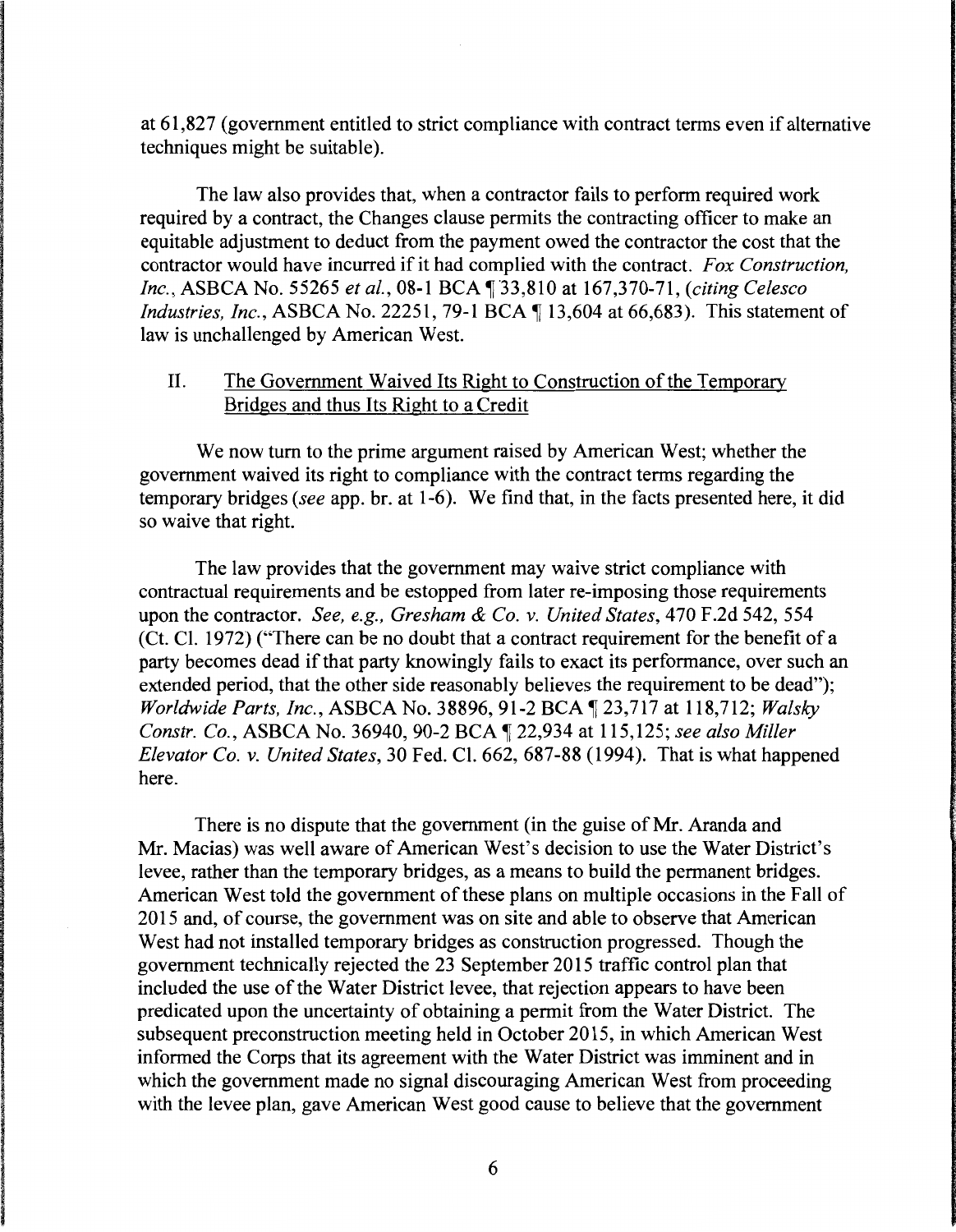was satisfied with its plans to forego the temporary bridges. Indeed, the government made progress payments to American West in late December 2015, without objection, for the line item regarding the levee license agreement. The government's February 2016 rejection of the revised traffic plan for supposedly not including evidence of the Water District permit, in addition to being demonstrably incorrect (a copy of the permit having been provided), evinced no real objection of the plan to proceed without the temporary bridges. A reasonable contractor reviewing it and considering all of the other facts and circumstances surrounding its use of the levee would find no reason to be concerned that the Corps, in fact, wished it to build the temporary bridges.

American West not only believed that it had the government's consent, but it also relied upon the government's acquiescence to the levee plan. It proceeded without building the temporary bridges, and it also incurred \$14,200 in fees to the Water District to obtain the right to use the levee. Thus, we find here, as the Court of Claims held in *Gresham,* that the contract requirement for the temporary bridges was "dead." *See* 4 70 F .2d at 554.

The government argues that, while it may have permitted deviation from the contract, that allowance was essentially conditional upon an equitable adjustment from American West *(see* gov't br. at 2). Relying upon *Norcoast-Beck Aleutian,* ASBCA No. 25469, 81-1 BCA  $\P$  15,072, the government asserts that it may permit a deviation from the contract requirements while still availing itself of the opportunity to obtain a credit (gov't br. at 4-5). These arguments are unavailing.

First, the evidence before us leads us to conclude that the conditional nature of the government's waiver only became evident *after* the contractual requirement was effectively eliminated. Thus, the Changes clause cannot be considered applicable because the terms of the contract no longer required American West to build the superfluous temporary bridges at the time it was invoked.<sup>5</sup>

With respect to *Norcoast-Beck Aleutian,* that appeal is easily distinguished. In *Norcoast-Beck Aleutian,* the government never agreed to accept lesser contract performance than required; it merely took occupancy of a building after it became clear that the contractor would not fully comply with contractual requirements. The deductive change came a "reasonable time later." 81-1 BCA at 74,550-51. Because there was actual waiver of the original contract requirements in the present appeal, *Norcoast-Beck Aleutian* is simply inapplicable.

<sup>&</sup>lt;sup>5</sup> The outcome of this appeal may well have been different if the Corps had clearly and explicitly conditioned its waiver of the contractual requirements at an earlier date, but that circumstance is not before us.